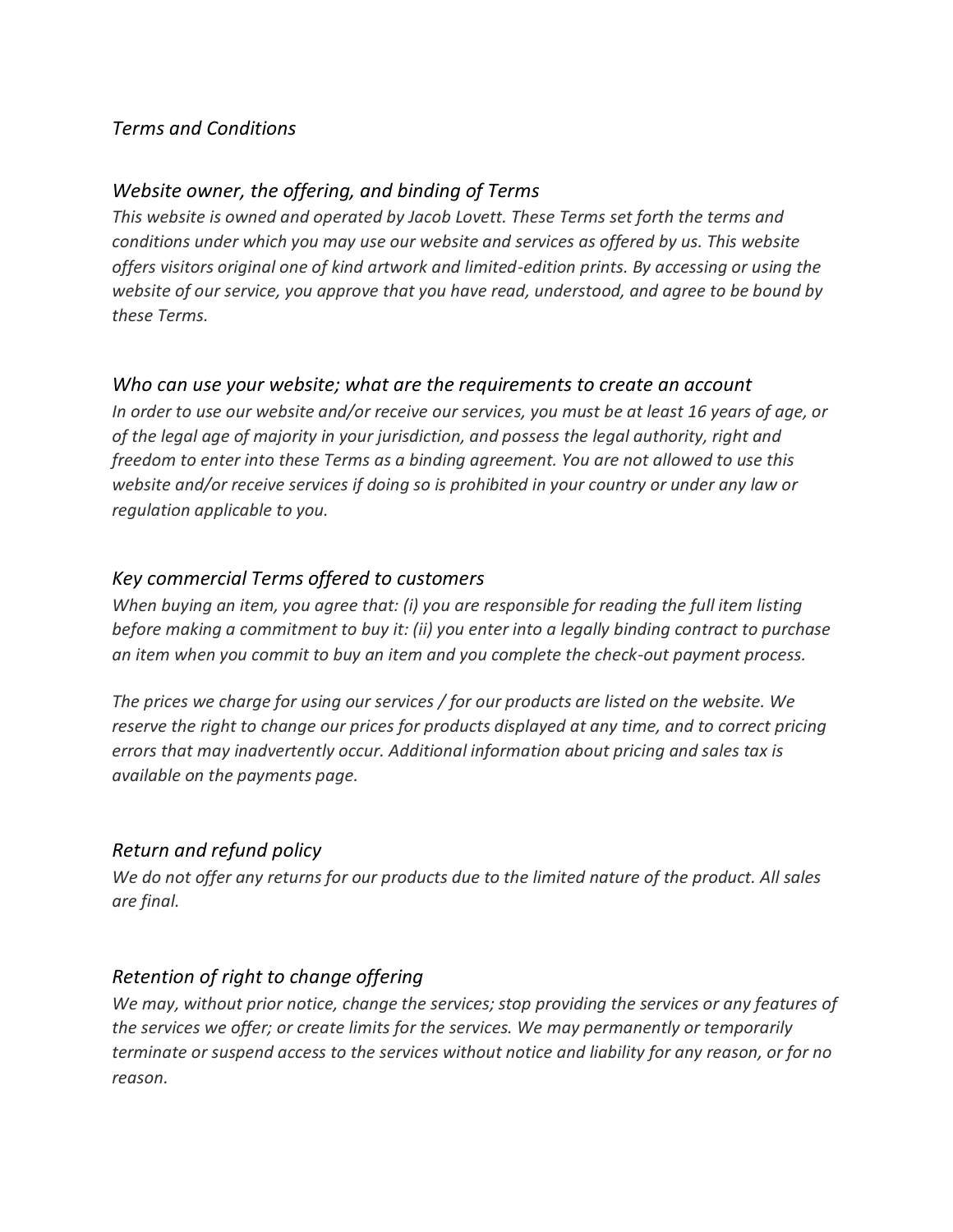## *Warranties & responsibility for services and products*

*We do not offer any warranties for our products due to the limited nature of the product.*

## *Ownership of intellectual property, copyrights and logos*

*The Service and all materials therein or transferred thereby, including, without limitation, software, images, text, graphics, logos, patents, trademarks, service marks, copyrights, photographs, audio, videos, music and all Intellectual Property Rights related thereto, are the exclusive property of Jacob Lovett. Except as explicitly provided herein, nothing in these Terms shall be deemed to create a license in or under any such Intellectual Property Rights, and you agree not to sell, license, rent, modify, distribute, copy, reproduce, transmit, publicly display, publicly perform, publish, adapt, edit or create derivative works thereof.*

## *Right to suspend or cancel user account*

*We may permanently or temporarily terminate or suspend your access to the service without notice and liability for any reason, including if in our sole determination you violate any provision of these Terms or any applicable law or regulations. You may discontinue use and request to cancel your account and/or any services at any time. Notwithstanding anything to the contrary in the foregoing, with respect to automatically-renewed subscriptions to paid services, such subscriptions will be discontinued only upon the expiration of the respective period for which you have already made payment*

### *Indemnification*

*You agree to indemnify and hold Jacob Lovett harmless from any demands, loss, liability, claims or expenses (including attorneys' fees), made against them by any third party due to, or arising out of, or in connection with your use of the website or any of the services offered on the website.*

# *Limitation of liability*

*To the maximum extent permitted by applicable law, in no event shall Jacob Lovett, be liable for any indirect, punitive, incidental, special, consequential or exemplary damages, including without limitation, damages for loss of profits, goodwill, use, data or other intangible losses, arising out of or relating to the use of, or inability to use, the service.*

*To the maximum extent permitted by applicable law, Jacob Lovett assumes no liability or responsibility for any (i) errors, mistakes, or inaccuracies of content; (ii) personal injury or*